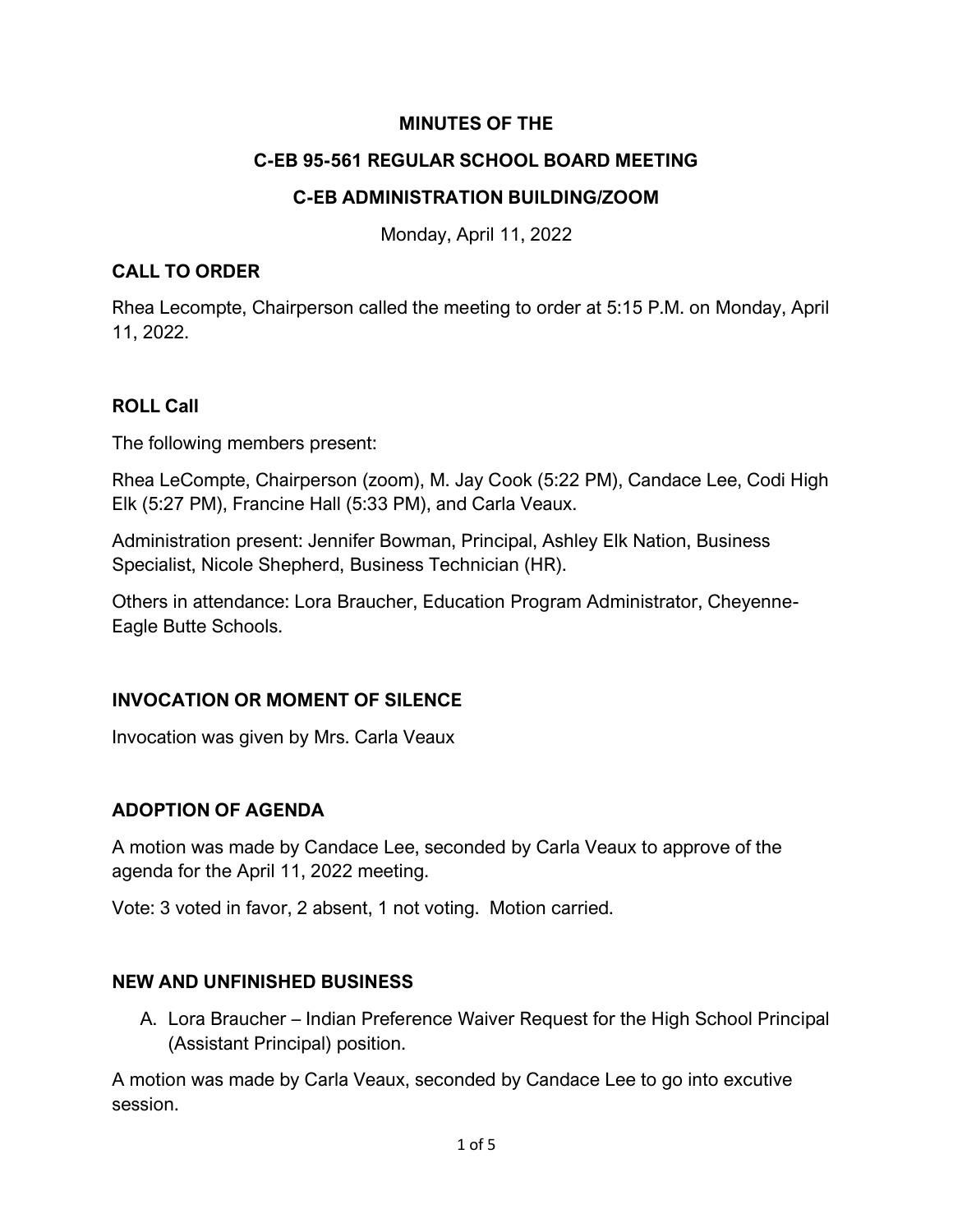Vote: 3 voted in favor, 1 absent, 1 not voting. Motion carried.

Board went into executive session at 5:29 PM

Board declared out of executive session at 6:15 PM

# B. Stipend Payment for 95-561 School Board members

A motion was made by Carla Veaux, seconded by Codi High Elk to move back the 95- 561 School Board Stipends to \$120.00 for the BIE meetings.

Vote: 5 voted in favor, 1 not voting. Motion carried.

# **SCHOOL SUPERVISORS REPORT**

Mrs. Bowman gave the following report:

- Resolving staff, student and parent/guardian issues
- Monitor and Adjusting COVID19 response
- Continued improvement of cultural and climate of school
- Facilitating contractor, security, assistant principal and administrative staff meetings.
- Co-Facilitating Mental Health and K-12 Administration meetings
- Partnership Meetings: BIA Facilities, Cheyenne River Sioux Tribe Schools, Cheyenne River Sioux Tribal Law Enforcement, Pine Ridge Education Program Agency
- Submit a weekly COVID19 report to the Education Program Administrator (EPA)
- SD Superintendent Webinars held on Monday's at 8:30 AM
- ERC Principal (Superintendent) meetings held on Tuesdays at 8:00 AM
- Human Resources meetings held bi-weekly on Thursdays at 8:30 AM
- Wellness and Self Care for Leaders
- Residential School Leaders Meetings
- CNA/SMART Goals Training
- SOW Training
- Facilities Meeting Regional
- Participated on Pine Ridge Interview Team
- All staff engaged in weekly meeting to provide updates within their positions (Secretary, Data Clerk, Business Technician (HR), Information Technology and Facilities).
- Completing the end of the year EPAP final reviews
- Monitoring weather to determine bus routes
- ISEP Review week will be April 18, 2022.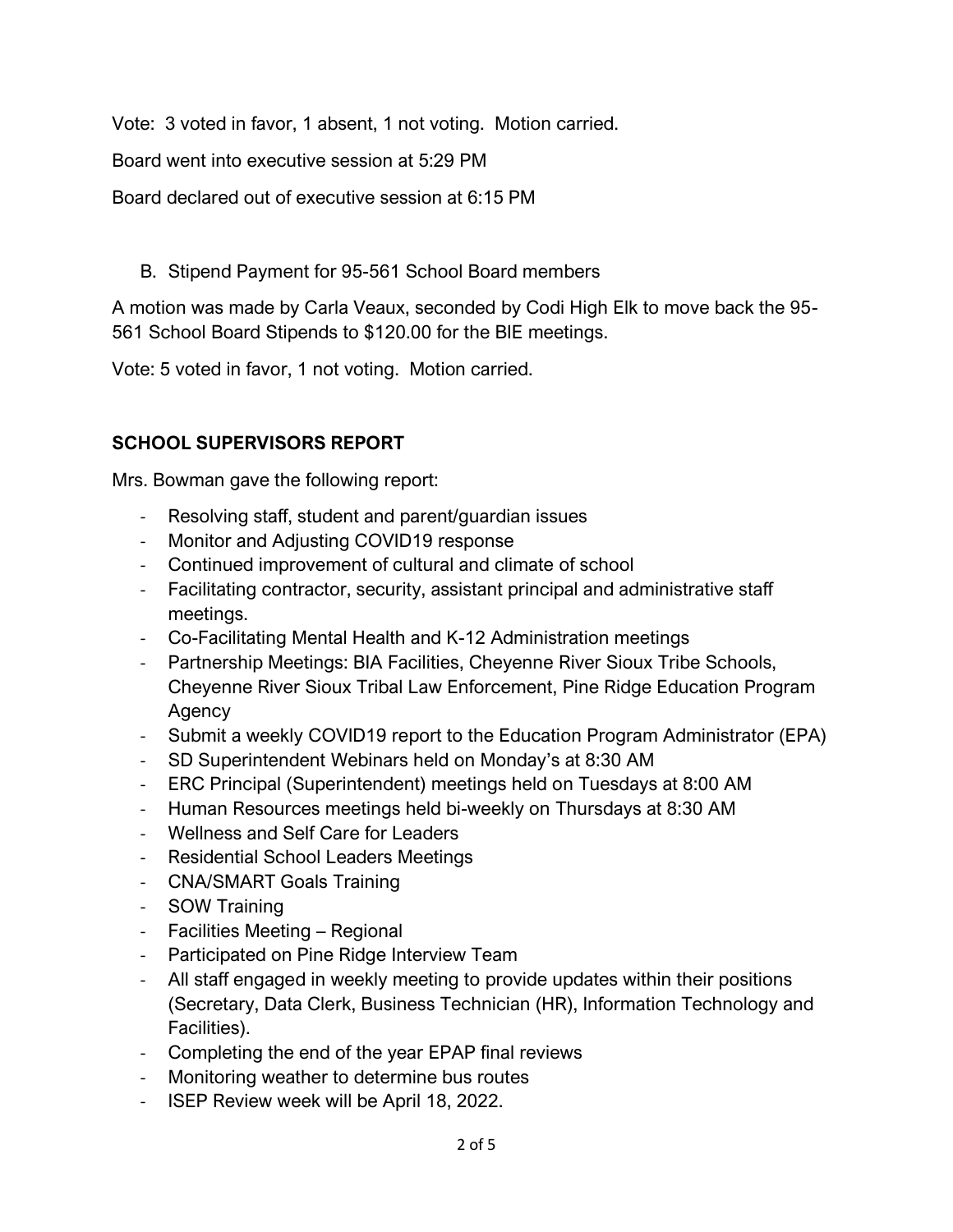- Cooperative efforts with 20-1, BIE and CRST Title I
- Challenges for housing for new staff members; possible dormitory use for new staff members.
- Invitation to New School construction meeting received update
- Curriculum Coordinator researching and providing professional development on reading programs
- Building Principals supporting the adjustments made within the school for improvement purposes.
- Cheyenne River Sioux Tribal ABC Committee donation to prom to support students requiring items needed to participate in the activity.

Board member, Carla Veaux is requesting that on Mondays, the School Cafeteria serve a big breakfast (hot meal).

Board member, Candace Lee is requesting that School Board minutes be posted on the Ohitika website. She is also requesting a report to the board from the Curriculum Coordinator, Mr. Justin Tillich and that the report be included in the board packages.

Board member, M. Jay Cook is requesting for a report from Harley Morgan on Transportation/School Buses and for this report be included in the board packages.

## **PUBLIC INPUT**

None at this time.

## **APPROVAL OF MINUTES**

Deliberation on Regular Meeting minutes of 03/14/2022

A motion was made by Candace Lee, seconded by Codi High Elk to approve the 03/14/2022 meeting minutes with correction.

Vote: 5 voted in favor, 1 not voting. Motion carried.

A motion was made by M. Jay Cook, seconded by Candace Lee to approve of the 03/23/2022 special meeting minutes.

Vote: 4 voted in favor, 1 abstained, 1 not voting. Motion carried.

### **FINANCIAL REPORT**

Ms. Ashely Elk Nation, Business Specialist gave the following report to the board: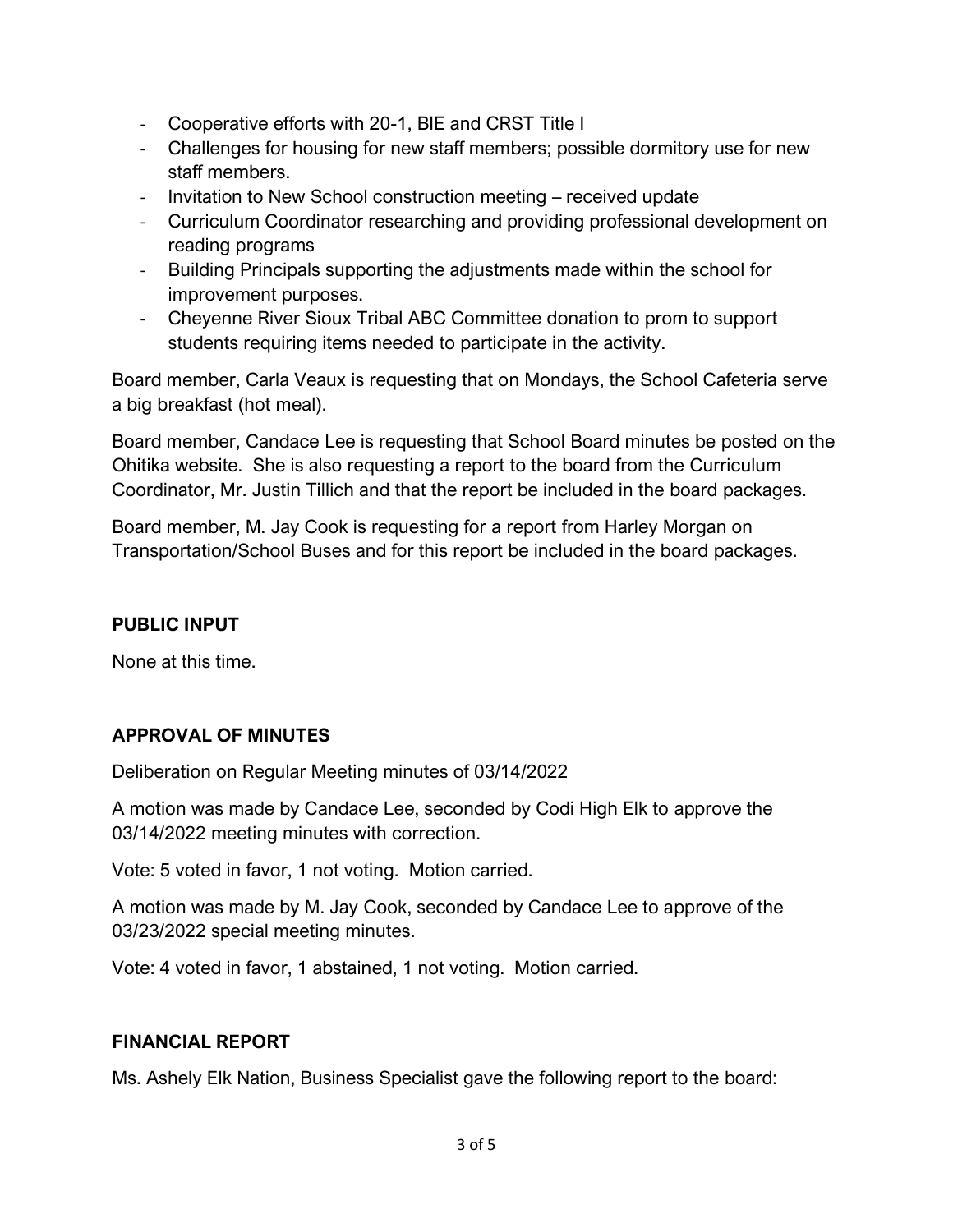- Day to Day operations
- Monitoring of balance sheet daily
- Run labor reports to ensure employee's salaries are being charged to appropriate cost code
- Monitoring UDO aging reports follow up with vendors for correct billings
- Log onto FBMS for charge card reallocations, process the fleet utilization, pay invoices uploaded to IPP and monitor PR's that were submitted.
- PR packages needed to be entered for SY-22/23 have been entered in FBMS and released to Prism for processing.
- Deadline for entering PR's over \$125,000 was April 1<sup>st</sup>; PR's over \$100,000 deadline is May 1<sup>st</sup>.
- New Contract Specialist is Kenneth Lloyd; and Contracting Officer is Leah Azure.
- New electronic Requisition are now in place at the recommendation of Mr. Lloyd.
- Ms. Kolbi Haskell is working on Personal Property with the deadline of 04/29.
- Working with HS and Mrs. Bowman on Graduation supplies and equipment as well as Prom supplies.
- Easter egg hunt is scheduled for April  $14<sup>th</sup>$ ; supplies have been ordered and delivered already.
- Update on the Charter Bus; delivery date has been moved to June  $27<sup>th</sup>$  due to parts being on backordered.
- Will be attending the Financial and Acquistion Training to be held online starting April 12<sup>th</sup> through April 14<sup>th</sup>.

Board member Candace Lee is requesting the board be given an invite to the next Financial Review.

School Board travel was discussed. The Board's Retreat is scheduled for May  $6<sup>th</sup>$  and May  $7<sup>th</sup>$  at Deadwood. The leadership team members will be joining the board for activities following the training on May 7<sup>th</sup>.

## **FACILITIIES MANAGERS REPORT**

Report was provided in the School Board Packages. Mrs. Bowman praised the service of the Acting Facility Manager, Mr. Jack Neigel.

### **PERSONNEL**

A motion was made by Carla Veaux, seconded by Candace Lee to go into executive session.

Vote: 4 voted in favor, 1 absence, 1 not voting. Motion carried.